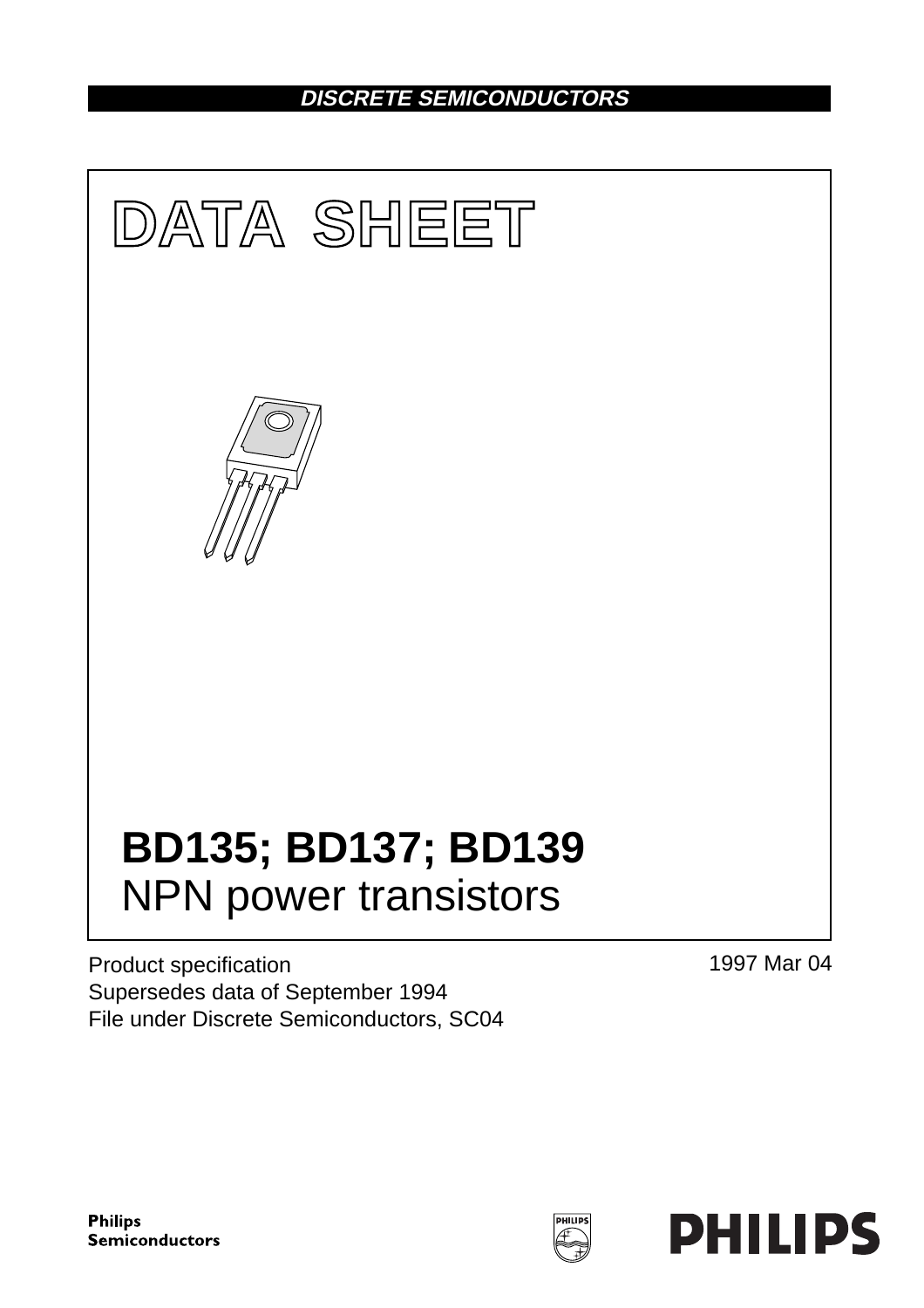## **FEATURES**

- High current (max. 1.5 A)
- Low voltage (max. 80 V).

### **APPLICATIONS**

• Driver stages in hi-fi amplifiers and television circuits.

### **DESCRIPTION**

NPN power transistor in a TO-126; SOT32 plastic package. PNP complements: BD136, BD138 and BD140.

## **PINNING**

| <b>PIN</b> | <b>DESCRIPTION</b>                                        |
|------------|-----------------------------------------------------------|
|            | emitter                                                   |
|            | collector, connected to metal part of<br>mounting surface |
|            | base                                                      |



## and symbol.

| <b>SYMBOL</b>          | <b>PARAMETER</b>          | <b>CONDITIONS</b>                          | MIN.                     | TYP. | MAX.            | <b>UNIT</b> |
|------------------------|---------------------------|--------------------------------------------|--------------------------|------|-----------------|-------------|
| V <sub>CBO</sub>       | collector-base voltage    | open emitter                               |                          |      |                 |             |
|                        | <b>BD135</b>              |                                            |                          |      | 45              | ν           |
|                        | <b>BD137</b>              |                                            |                          |      | 60              |             |
|                        | <b>BD139</b>              |                                            |                          |      | 100             | ν           |
| <b>V<sub>CEO</sub></b> | collector-emitter voltage | open base                                  |                          |      |                 |             |
|                        | <b>BD135</b>              |                                            |                          |      | 45              |             |
|                        | <b>BD137</b>              |                                            |                          |      | 60              |             |
|                        | <b>BD139</b>              |                                            |                          |      | 80              | ν           |
| $I_{CM}$               | peak collector current    |                                            |                          |      | 2               | A           |
| $P_{\text{tot}}$       | total power dissipation   | $T_{mb} \leq 70$ °C                        |                          |      | 8               | W           |
| $h_{FE}$               | DC current gain           | $I_C = 150$ mA; $V_{CE} = 2$ V             | 40                       |      | 250             |             |
| $ f_T $                | transition frequency      | $I_C$ = 50 mA; $V_{CE}$ = 5 V; f = 100 MHz | $\overline{\phantom{0}}$ | 190  | $\qquad \qquad$ | <b>MHz</b>  |

## **QUICK REFERENCE DATA**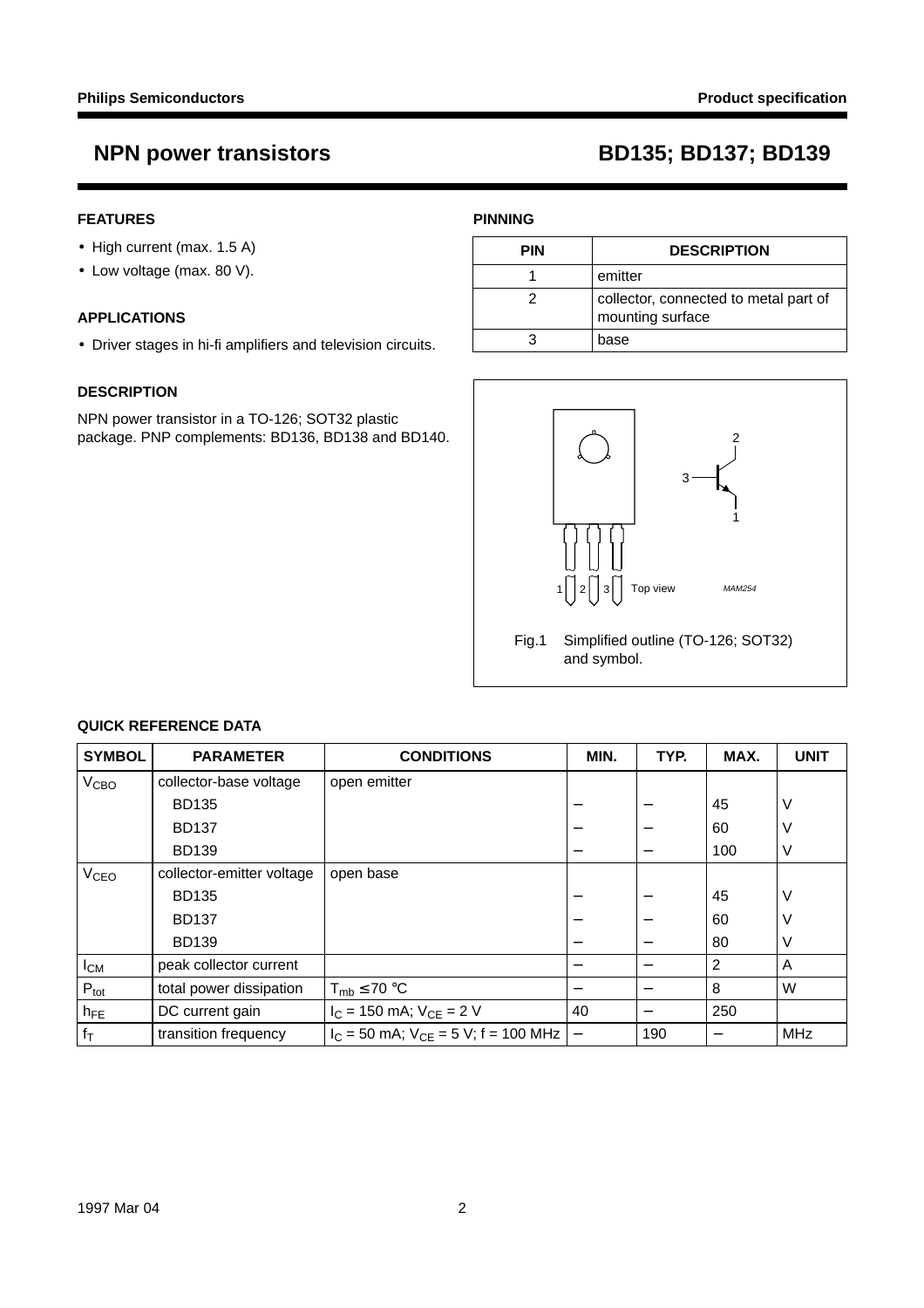### **LIMITING VALUES**

In accordance with the Absolute Maximum Rating System (IEC 134).

| <b>SYMBOL</b>          | <b>PARAMETER</b>              | <b>CONDITIONS</b>   | MIN.  | MAX.   | <b>UNIT</b>     |
|------------------------|-------------------------------|---------------------|-------|--------|-----------------|
| V <sub>CBO</sub>       | collector-base voltage        | open emitter        |       |        |                 |
|                        | <b>BD135</b>                  |                     |       | 45     | V               |
|                        | <b>BD137</b>                  |                     |       | 60     | V               |
|                        | <b>BD139</b>                  |                     | —     | 100    | V               |
| <b>V<sub>CEO</sub></b> | collector-emitter voltage     | open base           |       |        |                 |
|                        | <b>BD135</b>                  |                     |       | 45     | ν               |
|                        | <b>BD137</b>                  |                     |       | 60     | V               |
|                        | <b>BD139</b>                  |                     |       | 80     | V               |
| <b>VEBO</b>            | emitter-base voltage          | open collector      | —     | 5      | $\vee$          |
| $I_{\rm C}$            | collector current (DC)        |                     | —     | 1.5    | A               |
| $I_{CM}$               | peak collector current        |                     | —     | 2      | Α               |
| <b>I</b> BM            | peak base current             |                     |       |        | A               |
| $P_{\text{tot}}$       | total power dissipation       | $T_{mb} \leq 70$ °C |       | 8      | W               |
| $T_{\text{stg}}$       | storage temperature           |                     | $-65$ | $+150$ | $\rm ^{\circ}C$ |
| T <sub>i</sub>         | junction temperature          |                     |       | 150    | $^{\circ}C$     |
| $I_{amb}$              | operating ambient temperature |                     | $-65$ | $+150$ | $\rm ^{\circ}C$ |

## **THERMAL CHARACTERISTICS**

| <b>SYMBOL</b>  | <b>PARAMETER</b>                                  | <b>CONDITIONS</b> | <b>VALUE</b> | UNIT |  |
|----------------|---------------------------------------------------|-------------------|--------------|------|--|
| $R_{th\,j-a}$  | I thermal resistance from junction to ambient     | note 1            | 100          | K/W  |  |
| $R_{th\ j-mb}$ | thermal resistance from junction to mounting base |                   | 10           | K/W  |  |

**Note**

1. Refer to TO-126; SOT32 standard mounting conditions.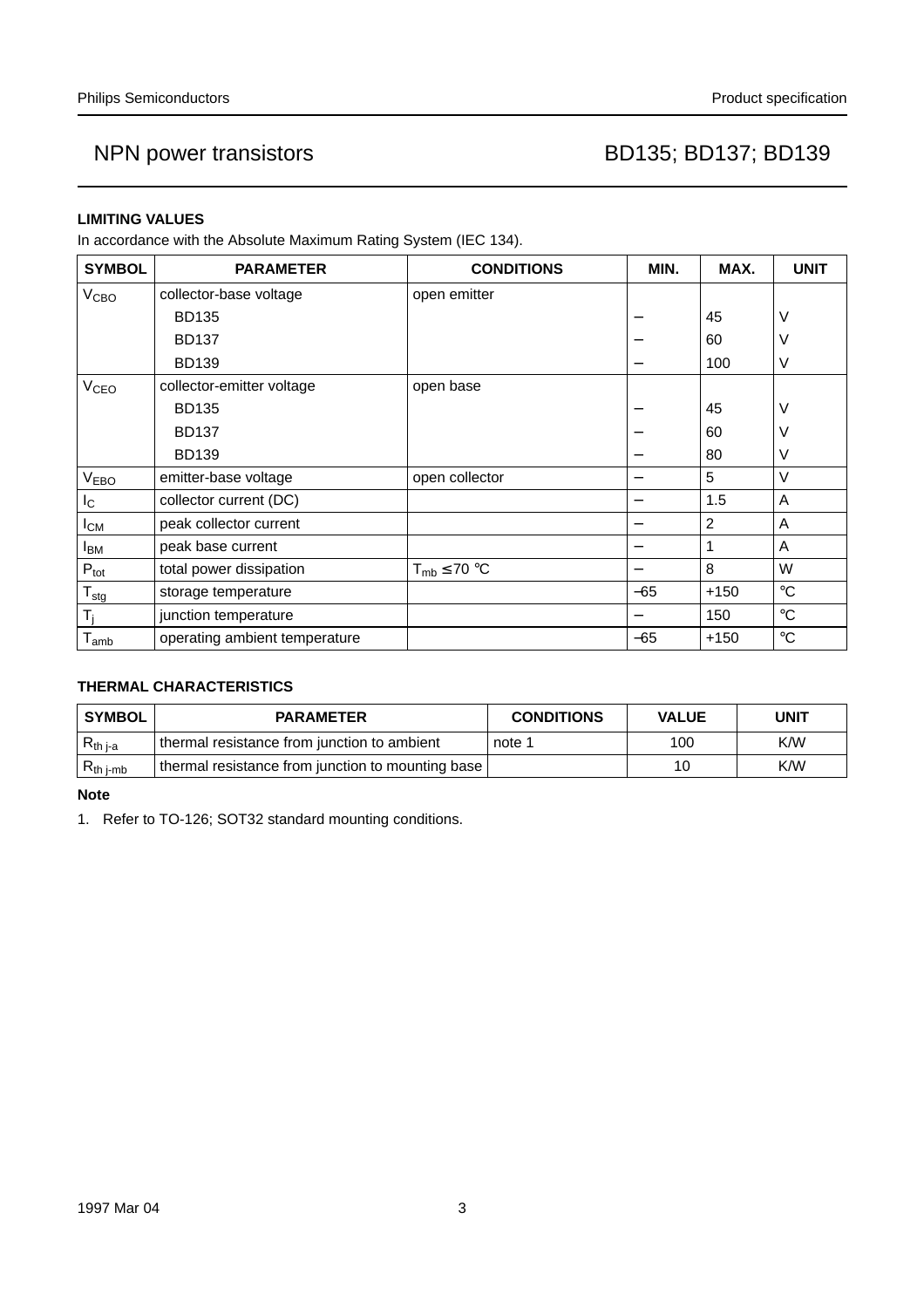## **CHARACTERISTICS**

 $T_i = 25$  °C unless otherwise specified.

| <b>SYMBOL</b>                 | <b>PARAMETER</b>                                    | <b>CONDITIONS</b>                           | MIN.                     | TYP.              | MAX.                     | <b>UNIT</b> |
|-------------------------------|-----------------------------------------------------|---------------------------------------------|--------------------------|-------------------|--------------------------|-------------|
| <b>I</b> CBO                  | collector cut-off current                           | $I_E = 0$ ; $V_{CB} = 30$ V                 |                          |                   | 100                      | nA          |
|                               |                                                     | $I_E = 0$ ; $V_{CB} = 30$ V; $T_i = 125$ °C |                          |                   | 10                       | μA          |
| $I_{EBO}$                     | emitter cut-off current                             | $I_C = 0$ ; $V_{EB} = 5 V$                  | $\overline{\phantom{0}}$ |                   | 100                      | nA          |
| $h_{FE}$                      | DC current gain                                     | $V_{CE} = 2 V$ ; see Fig.2                  |                          |                   |                          |             |
|                               |                                                     | $IC = 5 mA$                                 | 40                       |                   |                          |             |
|                               |                                                     | $I_C = 150$ mA                              | 40                       | $\qquad \qquad -$ | 250                      |             |
|                               |                                                     | $I_C = 500$ mA                              | 25                       |                   | $\overline{\phantom{m}}$ |             |
| $h_{FE}$                      | DC current gain                                     | $I_C$ = 150 mA; $V_{CF}$ = 2 V; see Fig.2   |                          |                   |                          |             |
|                               | BD135-10; BD137-10; BD139-10                        |                                             | 63                       |                   | 160                      |             |
|                               | BD135-16; BD137-16; BD139-16                        |                                             | 100                      |                   | 250                      |             |
| V <sub>CEsat</sub>            | collector-emitter saturation voltage                | $I_C = 500$ mA; $I_B = 50$ mA               |                          |                   | 0.5                      | $\vee$      |
| $V_{BE}$                      | base-emitter voltage                                | $I_C$ = 500 mA; $V_{CE}$ = 2 V              |                          |                   |                          | $\vee$      |
| $f_T$                         | transition frequency                                | $I_C = 50$ mA; $V_{CE} = 5$ V; f = 100 MHz  | $\overline{\phantom{0}}$ | 190               |                          | <b>MHz</b>  |
| $h_{\text{FE1}}$<br>$h_{FE2}$ | DC current gain ratio of the<br>complementary pairs | $ I_C $ = 150 mA; $ V_{CF} $ = 2 V          |                          | 1.3               | 1.6                      |             |

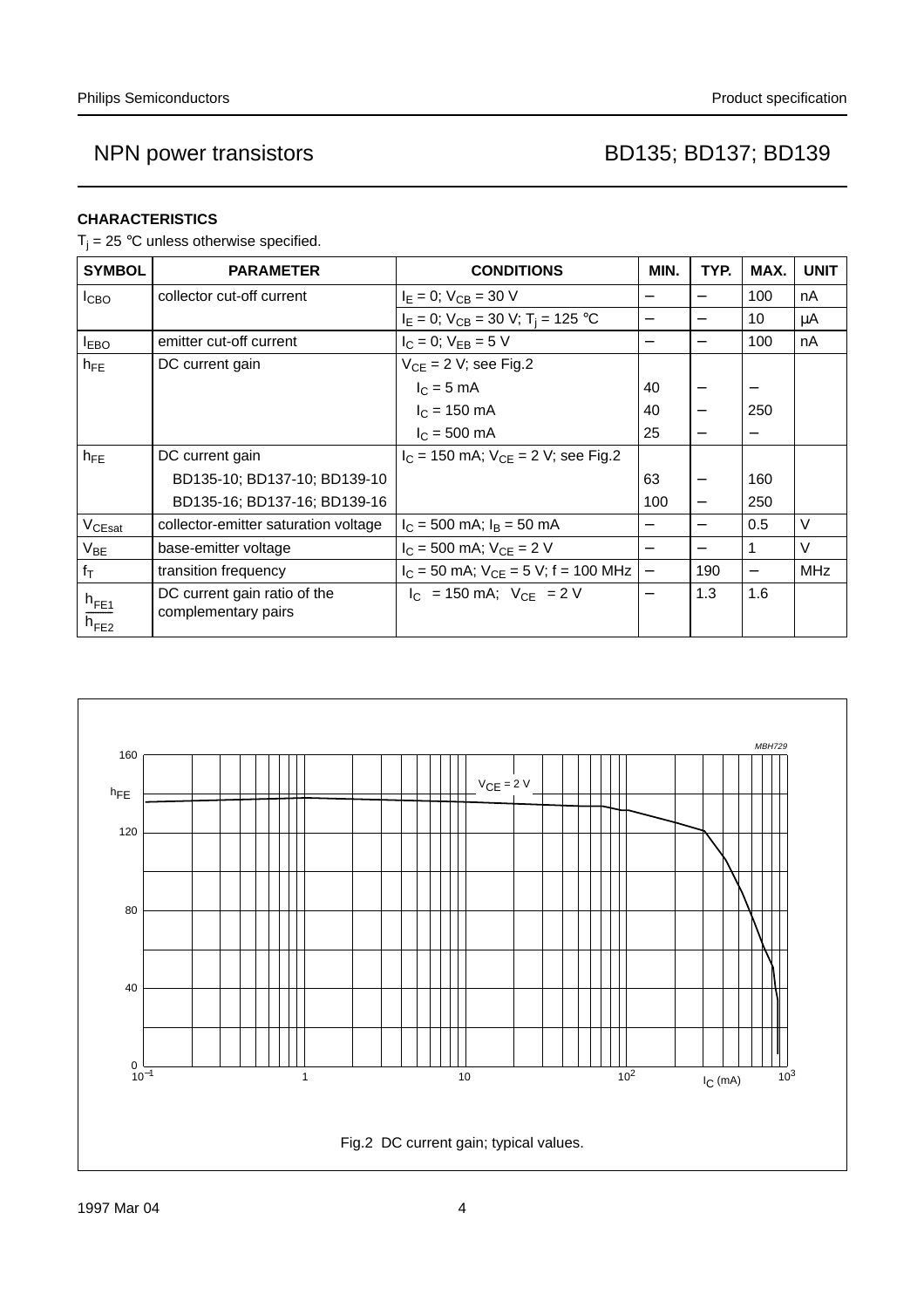### **PACKAGE OUTLINE**

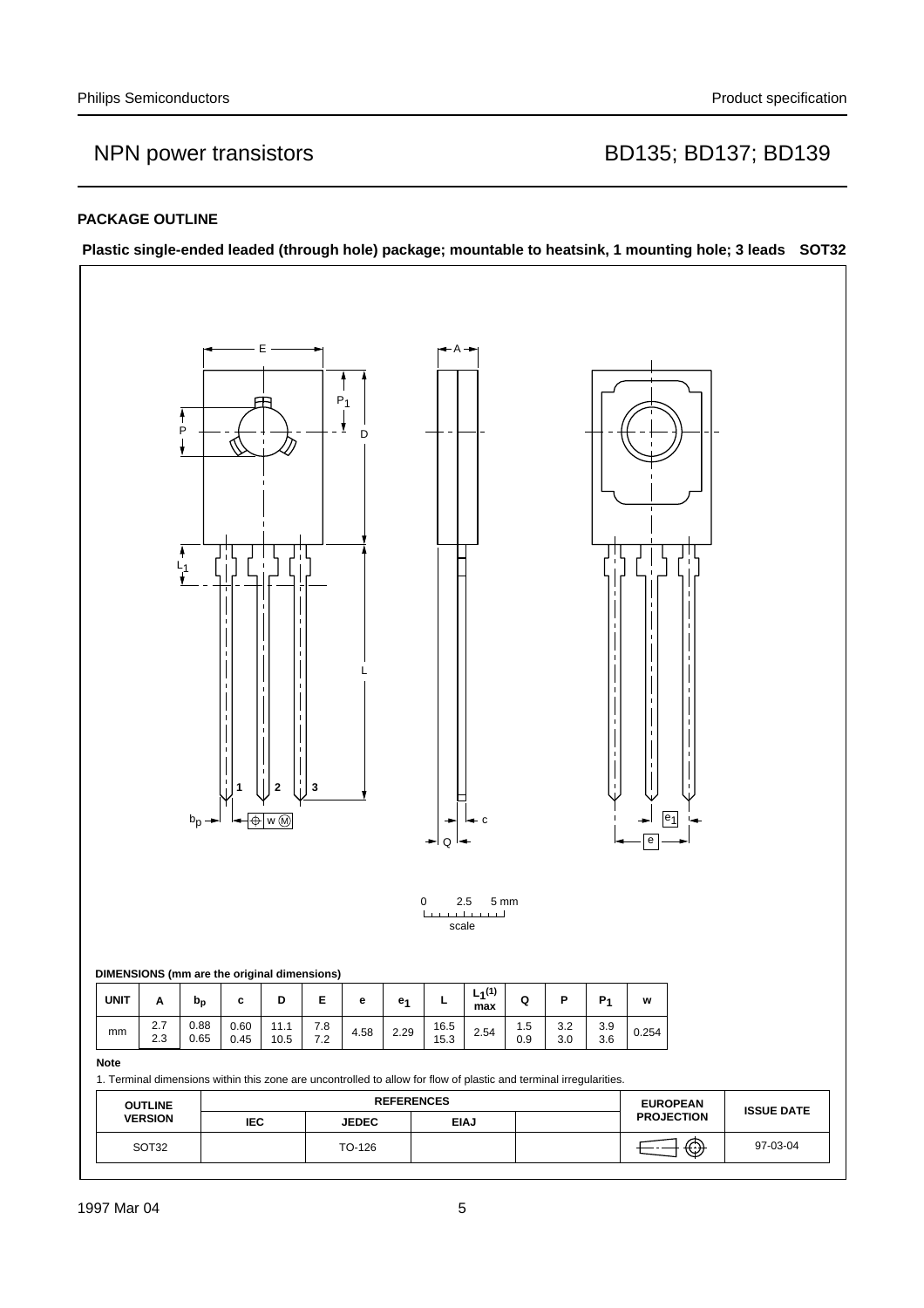### **DEFINITIONS**

| <b>Data Sheet Status</b>                                                                                                                                                                                                                                                                                                                                                                                                                                           |                                                                                       |  |  |  |
|--------------------------------------------------------------------------------------------------------------------------------------------------------------------------------------------------------------------------------------------------------------------------------------------------------------------------------------------------------------------------------------------------------------------------------------------------------------------|---------------------------------------------------------------------------------------|--|--|--|
| This data sheet contains target or goal specifications for product development.<br>Objective specification                                                                                                                                                                                                                                                                                                                                                         |                                                                                       |  |  |  |
| Preliminary specification                                                                                                                                                                                                                                                                                                                                                                                                                                          | This data sheet contains preliminary data; supplementary data may be published later. |  |  |  |
| Product specification                                                                                                                                                                                                                                                                                                                                                                                                                                              | This data sheet contains final product specifications.                                |  |  |  |
| <b>Limiting values</b>                                                                                                                                                                                                                                                                                                                                                                                                                                             |                                                                                       |  |  |  |
| Limiting values given are in accordance with the Absolute Maximum Rating System (IEC 134). Stress above one or<br>more of the limiting values may cause permanent damage to the device. These are stress ratings only and operation<br>of the device at these or at any other conditions above those given in the Characteristics sections of the specification<br>is not implied. Exposure to limiting values for extended periods may affect device reliability. |                                                                                       |  |  |  |
| Annlication information                                                                                                                                                                                                                                                                                                                                                                                                                                            |                                                                                       |  |  |  |

### **Application information**

Where application information is given, it is advisory and does not form part of the specification.

### **LIFE SUPPORT APPLICATIONS**

These products are not designed for use in life support appliances, devices, or systems where malfunction of these products can reasonably be expected to result in personal injury. Philips customers using or selling these products for use in such applications do so at their own risk and agree to fully indemnify Philips for any damages resulting from such improper use or sale.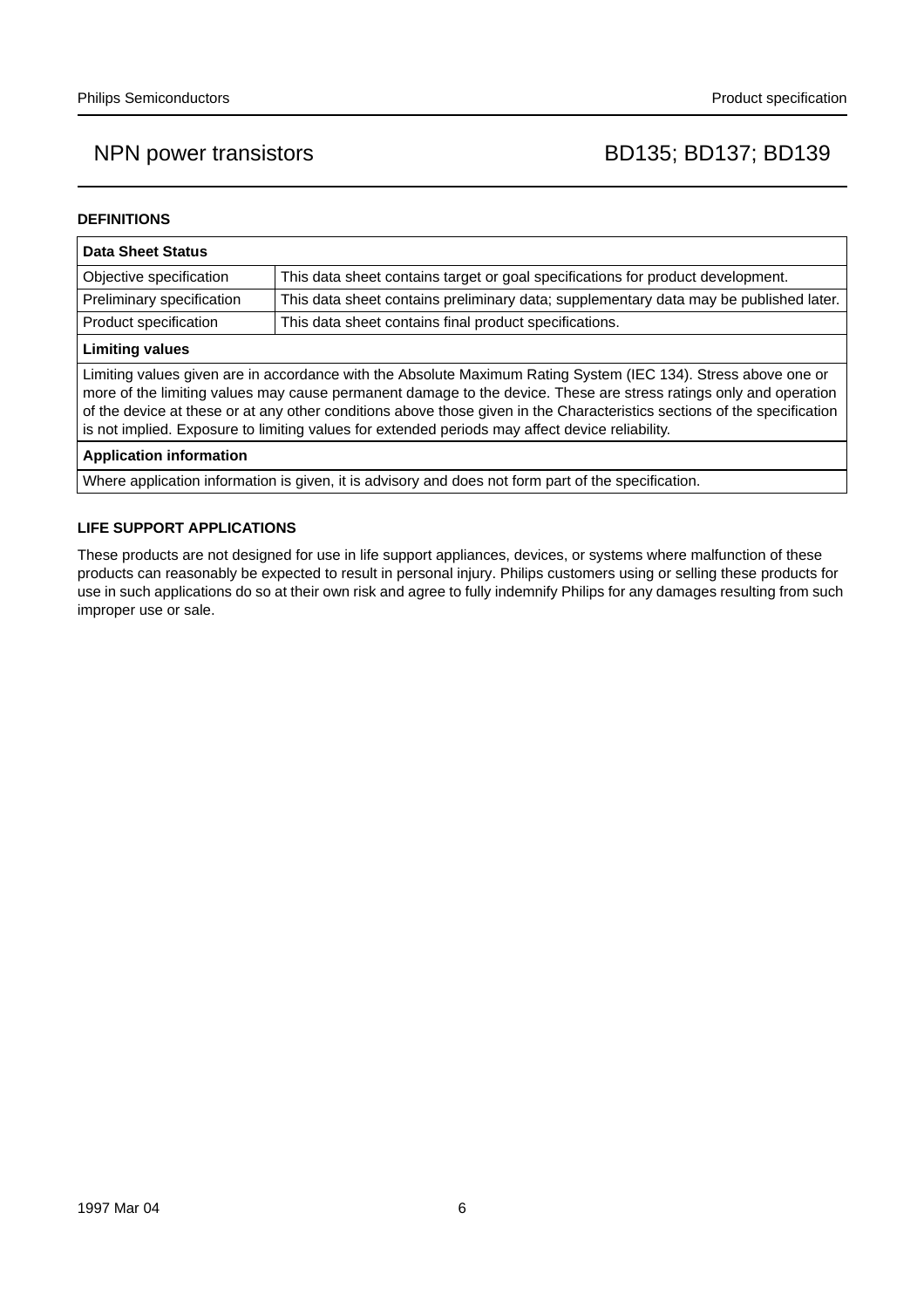**NOTES**